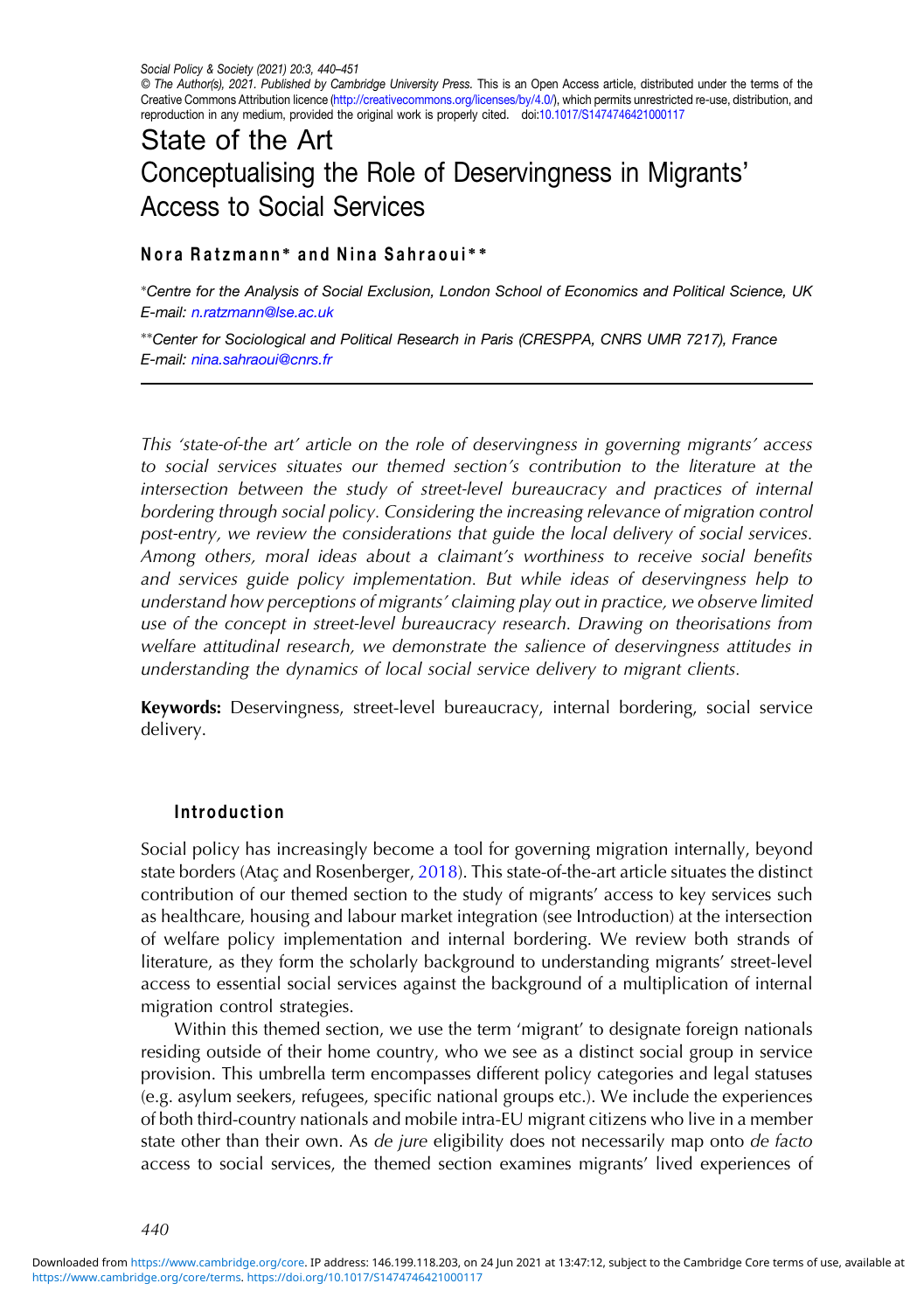claiming and accessing such services in practice, rather than on the policies and legal entitlements themselves.

Considering our interest in social provision as a site of internal bordering, we define internal bordering as processes that restrict migrants' ability to satisfy their basic needs through limited access to essential social services. The concept of internal bordering generally captures the many ways in which migrants' meaningful participation in society is enabled or hampered by the combined effects of measures that control migration post-entry. The empirical evidence put forward by Yuval-Davis and colleagues [\(2019](#page-11-0)) on the growing prevalence of everyday bordering calls for further examination of service provider-migrant relations, as regards both their moral underpinnings and their social implications. At the same time, recent welfare scholarship around deservingness indicates a need to explore this notion qualitatively (Laenen and van Oorschot, [2019\)](#page-9-0). Seeking to contribute to both these perspectives, we contend that the criteria that determine access to key social services reveal what values and norms underpin not only who is deemed deserving of welfare support but also who is believed to belong. Thus, the aim of this themed section is to unearth findings into identity-based deservingness perceptions when it comes to social service delivery to non-citizens, which has remained a neglected aspect in most street-level studies on social policy.

Focussing on the policy practice, we also contribute to debates on the local welfare state and the subsidiarisation of social policies, taking account of the multiplication of actors involved in designing, managing and implementing such policies (Kazepov, [2008](#page-9-0)). The street-level bureaucracy literature, as summarised in its key tenets in this article, provides the conceptual backdrop for analysing the dynamics of local policy implementation. The articles of the themed section explore the determinants of migrants' access to social services in practice by devoting particular attention to the notion of deservingness, as moral judgements play an important role in street-level bureaucrats' use of discretion (see Introduction). Our approach taken in this collection of articles allows us to uncover how administrators in diverse social policy fields indirectly select and regulate who is (not) welcome to settle across different European countries, depending on whether those migrants are seen as 'deserving' to be 'here'. To that end, this state-of-the-art article first reviews the literature on internal bordering.

## Bordering beyond borders: migration control through social policies

The process of 'bordering' beyond borders is relevant for understanding the many ways in which migrants are neither fully included in nor entirely excluded from social and civic participation in their host society. Migration scholars have recently put forward the idea that the more migration is surveilled and policed, the more borders penetrate the social fabric of societies, beyond actual border sites. De Genova observes that 'the entirety of the interior of the space of the state becomes a regulatory zone of immigration enforcement', which means that not only is the border everywhere but 'so also is the spectacle of its enforcement' ([2013:](#page-8-0) 1183). It is no coincidence that major scholarly contributions on this theme were put forward by researchers in the UK, where since 2014 the Home Office has implemented an official 'hostile environment' policy. This policy aims at turning professionals and citizens into informal border guards, in order to make undocumented persons' lives as difficult as possible by impeding their efforts to find work, obtain accommodation or access healthcare (Yuval-Davis et al., [2019\)](#page-11-0). The notion of bordering thus captures the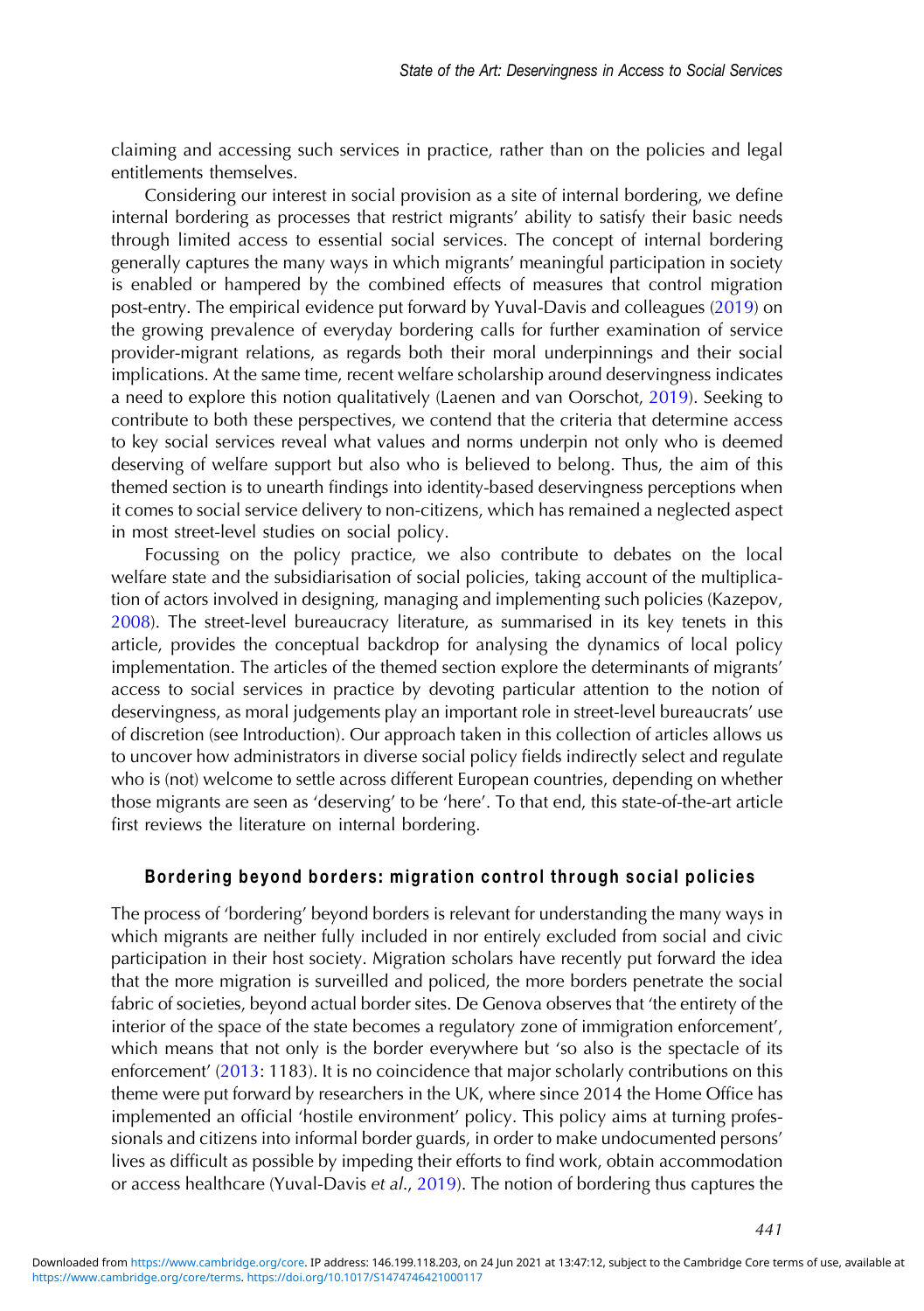processual dimension of borders, 'as something that reaches beyond borderlines and into everyday life' (Tervonen et al., [2018](#page-10-0): 139).

The ways in which different categories of migrants are simultaneously included and excluded, through both policies and street-level practices of implementation thereof, are key to capturing the extent of internal bordering. The concept of differential inclusion by Mezzadra and Neilson foregrounds 'how inclusion in a sphere or realm can be subject to varying degrees of subordination, rule, discrimination and segmentation' (Mezzadra and Neilson, [2012:](#page-10-0) 67). Their approach allows for capturing the intertwined phenomena of a proliferation and a heterogenisation of borders that take place through processes of filtering and selecting (Mezzadra and Neilson, [2013](#page-10-0): 3), of both third-country nationals and mobile intra-EU migrant citizens (Lafleur and Mescoli, [2018\)](#page-9-0).

Cassidy and colleagues further define bordering as 'practices that are situated and constituted in the specificity of political negotiations as well as the everyday life performance of them, being shifting and contested between individuals and groupings as well as in the constructions of individual subjectivities' ([2018:](#page-8-0) 139). These authors adopt a situated and intersectional approach to bordering that emphasises the analytical relevance of the mutual constitution of different social divisions, which remain, however, ontologically 'irreducible to one another' (Yuval-Davis et al., [2019:](#page-11-0) 26). Thus, not only class, gender and racialisation, but additional determinants of social positions such as nationality, migration status and age are key to grasping the articulation of many layers of crisscrossing bordering processes. Migrants are in this regard uniquely positioned to reveal deeply entrenched social divisions that cut across the social fabric of society.

Processes of internal bordering also constitute concrete practices of differentiation between 'us' and 'them' (Anderson, [2013](#page-8-0)). In their theorisation of everyday bordering, Yuval-Davis and colleagues insist that 'the increasing incorporation of technologies of everyday bordering into UK immigration legislation' has social and political implications 'not only for irregular migrants but for all UK citizens and residents' (2018: 229). Similarly, Anderson [\(2013\)](#page-8-0) argued in her book Us and Them that the multiple internal borders, administrative and social, that migrants are confronted with, are by no means an experience reserved for non-citizens. Rather, differently positioned groups of migrants (skilled or 'unskilled' workers, asylum seekers, refugees, migrant spouses, etc.) access distinct sets of rights and varied degrees of social coverage, mirroring hierarchies of values attached to conditional social citizenship rights that also affect national citizens (Shutes, [2015](#page-10-0)). While migrants are particularly exposed to such restrictions, patterns of exclusion (or differential inclusion in Mezzadra and Neilson's terms) follow intersectional lines of division, including gender. Thus, unpacking perceptions of undeservingness, as forms of 'othering' and boundary-making (Lamont and Molnár, [2002](#page-9-0); Lamont, [2014](#page-9-0)) offers insights into ideas about 'us', of what constitutes a valuable citizen (Shutes, [2016](#page-10-0); Dean, [2018\)](#page-8-0), and what sorts of values and norms underpin such understandings.

Considering our focus on administrative practices of inclusion and exclusion, the following section approaches the question of bordering through social provision by reviewing existing literature on policy implementation. Drawing on conceptual and empirical studies of street-level bureaucracy, we summarise the sorts of considerations which guide policy practice at the local level.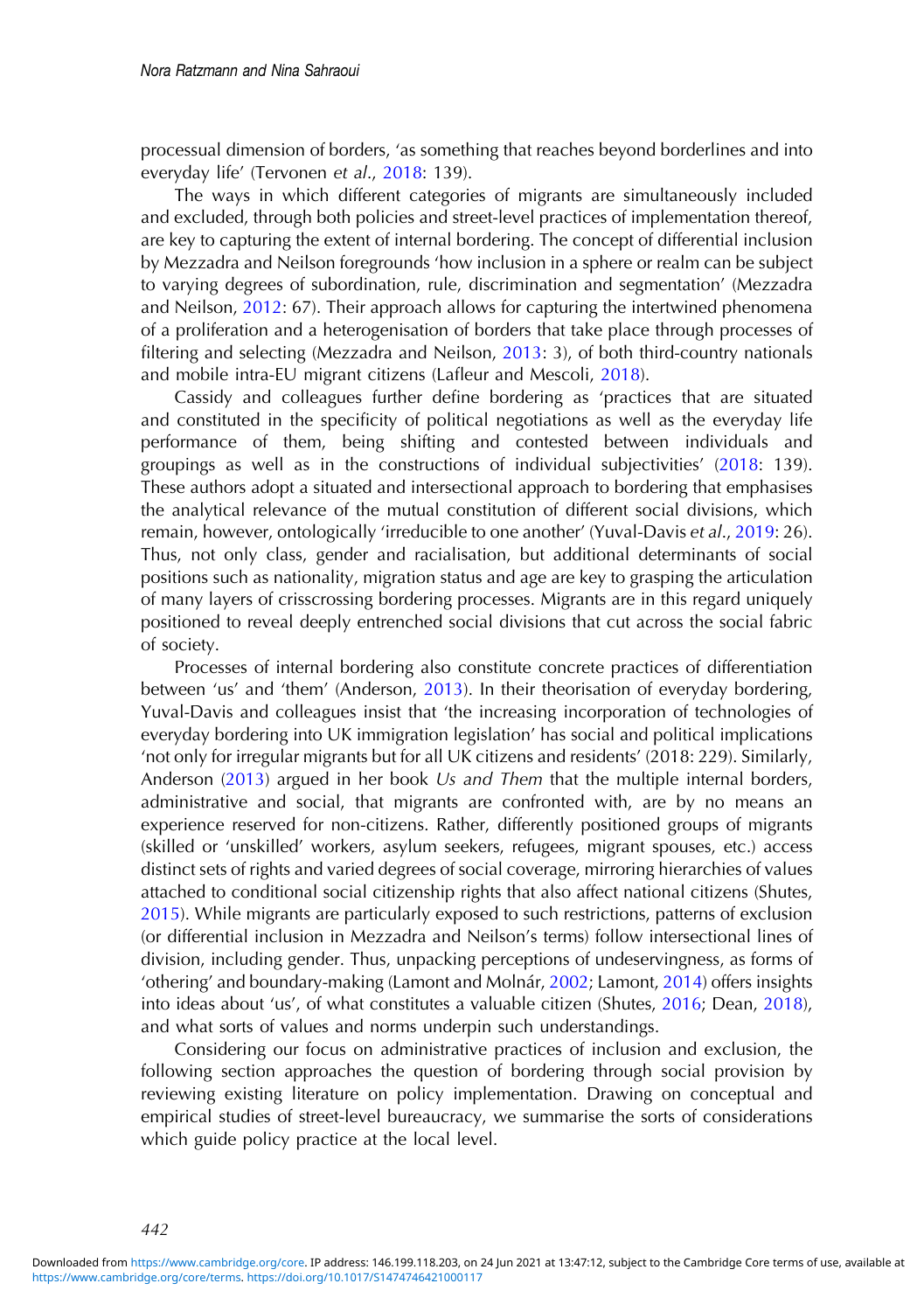## Understanding the street-level implementation of social and immigration policies

The street-level bureaucracy literature provides the conceptual backdrop for analysing the dynamics of local policy practice in social service delivery. Lipsky ([1980\)](#page-10-0) pioneered this ever-growing body of literature. Street-level organisations can be defined as 'those agencies and governmental departments that directly deliver policy to people', as representatives of the state (Brodkin, [2013](#page-8-0): 18). Provision of social services constitutes a typical case of street-level work, whereby frontline bureaucrats supply claimants with often essential services which cannot be obtained elsewhere. Within this unequal power setting, street-level bureaucrats assign individual cases into broader 'categories of action'. Lipsky ([1980](#page-10-0)) extensively analysed the simplifying routines used to deal with the pressure of policy implementation. These include people-processing techniques to manipulate caseloads, such as rationing and parking on waiting lists, rule adaptation, withholding of information, or creative rule interpretation for circumstances that had not been foreseen when devising the policy. However, such coping strategies to resist managerial pressure can bring about adverse effects, such as turning away claimants in need.

Part of the street-level bureaucracy literature on social benefit and service provision focusses on the institutional and organisational constraints which shape local policy implementation. Authors have examined the challenges accompanying the economisation of social administrations when New Public Management principles were introduced into social security provision (Heidenreich and Rice, [2016\)](#page-9-0). Such private sector-style management practices include explicit performance measurement standards, quantitative efficiency and output controls, organisational disaggregation and devolution, competitive tendering or contractualisation. For instance, Brodkin ([2013\)](#page-8-0) showed how marketisation practices tend to reduce discretionary powers and lead to displacement effects, as caseworkers focus their attention on what is measured and valued, such as placing recipients quickly in any kind of job, rather than responding to their clients' needs.

While a substantial number of the street-level studies have explored the administrative constraints of policy implementation, other accounts break with the paradigm of the quasi-mechanical encounter between an impersonal bureaucrat and the standardised claimant (Dubois, [2010\)](#page-9-0). Scholars started conceptualising street-level exchanges as part of the broader political dynamics of status re-construction (Brodkin, [2015](#page-8-0)). This stream of research understands implementation work as a complex, multi-level negotiation process between two individuals with their own, unique backgrounds and experiences. Studies have analysed the role of professional identity in service delivery (Watkins-Hayes, [2009](#page-11-0)), including personal work ethics (Evans, [2014\)](#page-9-0) or the impact of policy alienation (Tummers, [2012\)](#page-11-0). Van der Leun ([2003\)](#page-11-0) demonstrated that the higher the level of professionalisation, the stronger the resistance of professional officers to restrictive policies. Others focussed on administrators' value judgements regarding claimants' circumstances. Maynard-Moody and Musheno [\(2003](#page-10-0)), in an in-depth study of US police, teaching and social administration, developed the so-called citizen-agent narrative. They contrast the latter with Lipsky's [\(1980](#page-10-0)) state-agent narrative. Instead of work pressure and routines shaping decisions, they argued that bureaucrats follow rules or bend them based on the claimants' apparent deservingness of state support, or lack thereof. This stream of literature highlights how local bureaucrats are far more than mere technocratic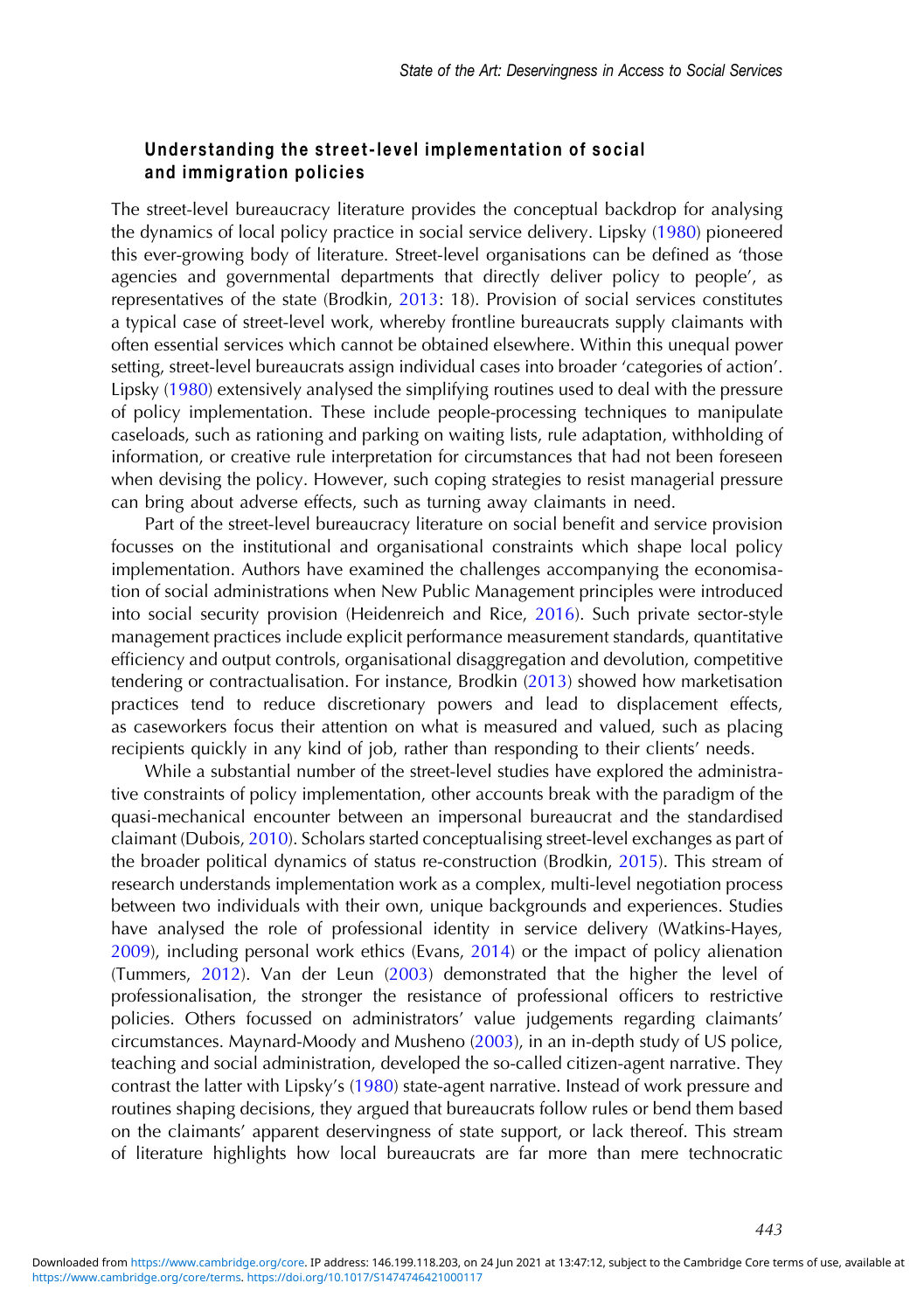implementers of law and policy. Administrators are conceptualised as co-producers of normative value systems regarding the legitimacy of a claim made.

Considering our focus on non-nationals, studies on immigration policy practice offer further insights into potential implementation dynamics. This body of literature similarly underscores the role of both structural demands of the institutional set-up, and personal value judgements shaping administrators' implementation behaviour. For instance, the contributions of Cyrus and Vogel [\(2003](#page-8-0)) and Eule ([2014\)](#page-9-0) on Germany, Miaz ([2015\)](#page-10-0) on Switzerland, Sales and Hek [\(2004](#page-10-0)) on the UK or Tuckett ([2015\)](#page-11-0) on Italy relate gatekeeping practices to the street-level pressures of scarce resources, high caseloads, insufficient training and the piecemeal nature of the law itself. In similar vein, the special issue by Borrelli and Andreetta ([2019](#page-8-0)) examined the role of paperwork, foregrounding the ambiguous role of documents. The latter allegedly ensure accountability yet in practice facilitate the state's coercive practices of detention and deportation. Ellermann's [\(2015](#page-9-0)) and Gravelle et al.'s [\(2013](#page-9-0)) findings on German deportation policy problematised the tensions between national legislative mandates and local implementation pressure to explain the apparently arbitrary implementation processes. Infantino ([2016\)](#page-9-0) in the case of Belgium, and Dörrenbächer [\(2017](#page-9-0)) in the Netherlands, also considered the role of the European framework, which commonly serves as a decision-making guideline when national legislation remains ambiguous.

Other scholars focussed on administrators' identities, which intervene with the institutional pressure of policy implementation. Alpes and Spire [\(2014](#page-8-0)) in France and Triandafyllidou ([2003\)](#page-11-0) in Italy explained inconsistent decision-making, in the form of case prioritisation and discrimination, as stemming from the administrators' ambition to protect cultural homogeneity and socio-economic and political state interests. The authors showed how local administrators can be implicated in creating hidden borders to territorial access, based on whom they consider to belong. Similarly, Satzewich ([2015\)](#page-10-0), in his study of visa officers in Canada, demonstrated how they systematically disfavoured non-Western applicants. Those administrators often evaluated clients' moral worthiness based on their national origin and apparent social class.

Insights from immigration policy implementation research thus point us towards the role of ideas about identity and belonging when local bureaucrats deliver services to migrant clients. Bridging our interest in migrants as a distinct social group and in social provision as a site of internal bordering, the following part reviews the strand of literature that focusses on migrants' experiences of accessing social services, to reveal potential parallels to bordering practices relied on in immigration policy implementation.

# Street-level bureaucrats' interactions with migrant claimants in welfare provision

Similar to Maynard-Moody and Musheno [\(2012](#page-10-0)), we believe that migration calls for investigation of how street-level bureaucrats treat non-citizens, especially in social service delivery beyond social benefit receipt. As summarised below, a range of factors influence street-level bureaucrats' behaviour towards non-national claimants, including claimants' legal residency status, caseworkers' demographic characteristics, institutional implementation constraints and individual ideas about belonging and migrant claimants' moral worthiness to obtain social benefits and services in their host country.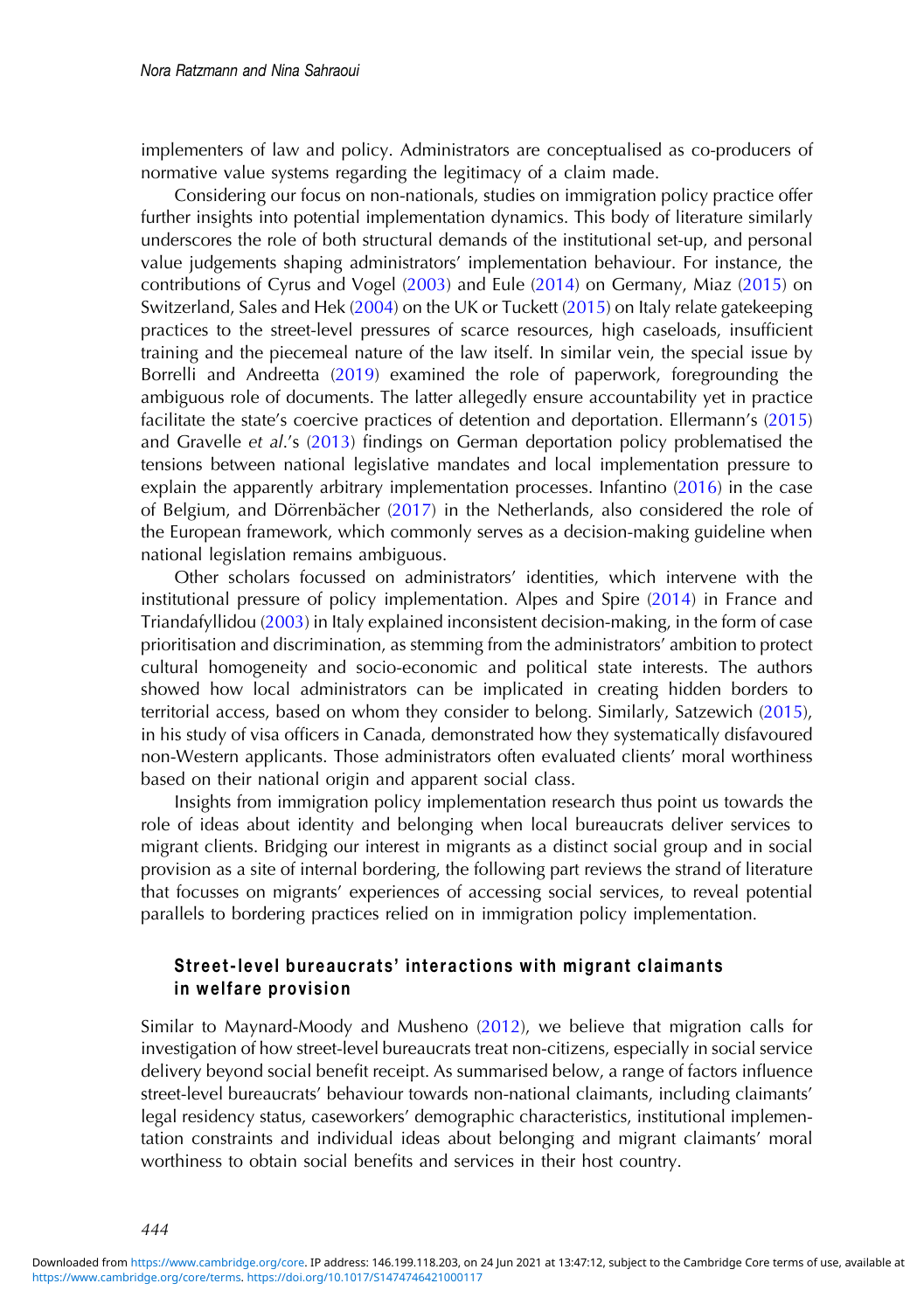The welfare state literature has examined the specific location of immigrants within welfare state provision, foregrounding the conditionality of social entitlements upon employment and legal status (Sainsbury, [2012;](#page-10-0) Corrigan, [2014](#page-8-0)). Hierarchies of migrants' administrative statuses matter as they not only determine migrants' legal entitlement but produce differentiated access to the welfare system for different categories of migrants in practice (Shutes, [2016](#page-10-0); Könönen, [2018\)](#page-9-0). It appears that restricting migrants' social rights has become an instrument of migration management per se whereby increasing conditionality is meant to deter migration (Bommes and Geddes, [2000](#page-8-0); Ataç and Rosenberger, [2018](#page-8-0)).

While most scholarship on the impact of migrant status on social entitlements has examined the stratification in access through the legislative framework, less attention has been paid to the gap between legally granted rights and actual benefit and service receipt for migrant claimants. Though some insights can be drawn from the representative bureaucracy literature. The latter offers an account of how similarities or differences in age, gender, ethnicity or class play out in the evaluation of claims in practice. Such quantitative studies on the impact of administrators' own demographics in discretionary decisions on social benefit receipt argue that shared characteristics serve as cognitive frames during claims processing (see Fording et al., [2007;](#page-9-0) Monnat, [2010](#page-10-0); Soss et al., [2011](#page-10-0)). Watkins-Hayes [\(2009](#page-11-0)) thus concludes that the display of a common background can be enacted purposefully in claims-processing to enable or block benefit access in practice.

Other studies on the impact of migrant status, ethnicity and race on policy implementation devote themselves to disentangling the complexity of migrant disadvantage when claiming social benefits in practice. For example, Hemker and Rink's [\(2017](#page-9-0)) experimental vignette study of bureaucratically embedded discrimination in German welfare offices finds substantive disadvantage experienced by non-German claimants regarding the quality of services they receive. Seeking explanations, authors either champion institutional variables or delve into the role of moral judgements. For instance, de Wilde ([2017\)](#page-9-0) illustrated via a factorial survey analysis that immigrants are not per se more discriminated against than native claimants in Belgium, concluding that ideas about identity did not prove to be significant. Eliassi's ([2014](#page-9-0)) qualitative interview study in Sweden, on the other hand, pointed to structural inequalities experienced by Muslim claimants, whom street-level bureaucrats portrayed as judged to be illegitimate receivers of welfare benefits based on their perceptions of behavioural non-compliance. Similarly focussing on structural disadvantage, Holzinger ([2019\)](#page-9-0) analysed practices of languagebased discrimination, showing how Hungarian claimants with limited knowledge of the German language came to be barred from access to Austrian social security benefits and associated labour market integration services.

Dwyer et al.'s ([2019\)](#page-9-0) work on welfare conditionality in the UK spotlighted institutional explanations, demonstrating how differential rules determining eligibility, language difficulties, and migrants' understandings of their entitlements can play into discriminatory practices in the case of EU migrant claimants. Price and Spencer's ([2014\)](#page-10-0) study of the conditional minimum income schemes in Berlin and Madrid equally highlighted the role of organisational constraints, such as limited budgets, the complexity of laws and policy frameworks, and the lack of inter-cultural awareness among administrators, which led to excessive gatekeeping of social assistance benefits for mobile EU citizens and asylum-seekers of several African nationalities.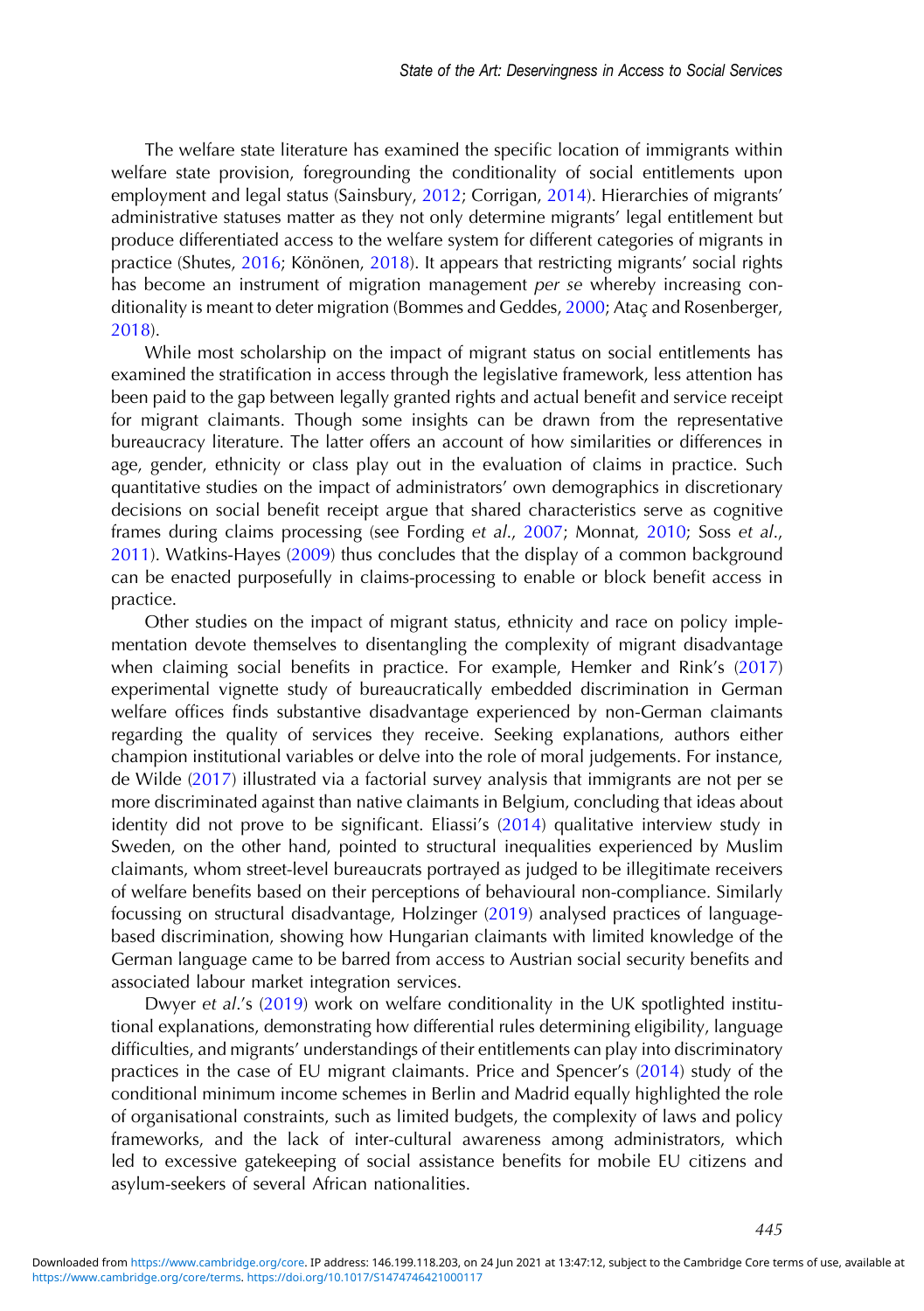While said studies highlight the role of institutional frameworks and identity in streetlevel implementation work, the role of administrators' moral perceptions on extending welfare services to non-nationals have remained understudied. Research mostly engaged with the broad notion of deservingness, not distinguishing between claimant groups of varying origin. However, as Kootstra [\(2016](#page-9-0)) pointed out in a vignette experiment studying public deservingness attitudes towards the unemployed in the Netherlands and the UK more broadly, majority population respondents distinguished between migrant and non-migrant claimants. Respondents tended to apply a double standard to welfare claimants from an ethnic minority background, punishing them more severely for 'unfavourable' behaviour (e.g. a short work history) than native-born claimants.

Thus far, only very few studies disentangle the different inputs which impact streetlevel bureaucrats' ideas about migrants' worthiness to receive social benefits and services more systematically. Along with the contributions in this themed section, Carmel and Sojka's [\(2020](#page-8-0)) work on the role of deservingness and belonging in impacting access to social provision is uniquely positioned in this regard. The authors' findings on deservingness in relation to migrants highlight the complex, overlapping and competing rationales the different policy levels mobilise to justify practices of inclusion and exclusion into benefit receipt of intra-EU migrants residing in a member state other than their own. Carmel and Sojka show how ideas about a claimant's worthiness become based upon several criteria, including need, membership and identity, control over one's socioeconomic situation or reciprocity. As a final piece of the puzzle to help in understanding migrants' social service access in practice, the following section therefore examines how the complex notion of deservingness has been theorised in welfare state and healthcare research.

#### Deservingness literature and local policy implementation dynamics

The concept of deservingness was academically popularised by survey-based research on general welfare attitudes, in an attempt to explicate the conditions under which and the people with whom citizens are prepared to share access to public welfare resources (Van Oorschot, [2000](#page-11-0); Mewes and Mau, [2012;](#page-10-0) Svallfors et al., [2012](#page-10-0); Reeskens and van der Meer, [2015](#page-10-0); Kootstra, [2016\)](#page-9-0). While this theoretical approach, developed from a public opinion survey, applies to public welfare attitudes more generally, we consider it a useful tool for understanding street-level bureaucrats' moral considerations when deciding on access to benefits and services for migrant clients. However, we noted the limited use of the concept within studies of social policy implementation, particularly regarding non-national, migrant recipients.

In more detail, the CARIN framework (Control, Attitude, Reciprocity, Identity and Need) by Van Oorschot and colleagues (Van Oorschot, [2008;](#page-11-0) Van Oorschot et al., [2017](#page-11-0)) was the first to systematically theorise, on the basis of quantitative research, common criteria upon which the social legitimacy of access to social benefits is evaluated. Van Oorschot deduced the following five central criteria that the general public use to assess an individual's or a group's deservingness of accessing welfare benefits:

- 1. control: the less control, the more deserving;
- 2. need: the greater the level of need, the more deserving;
- 3. *identity*: the closer to 'us', the more deserving;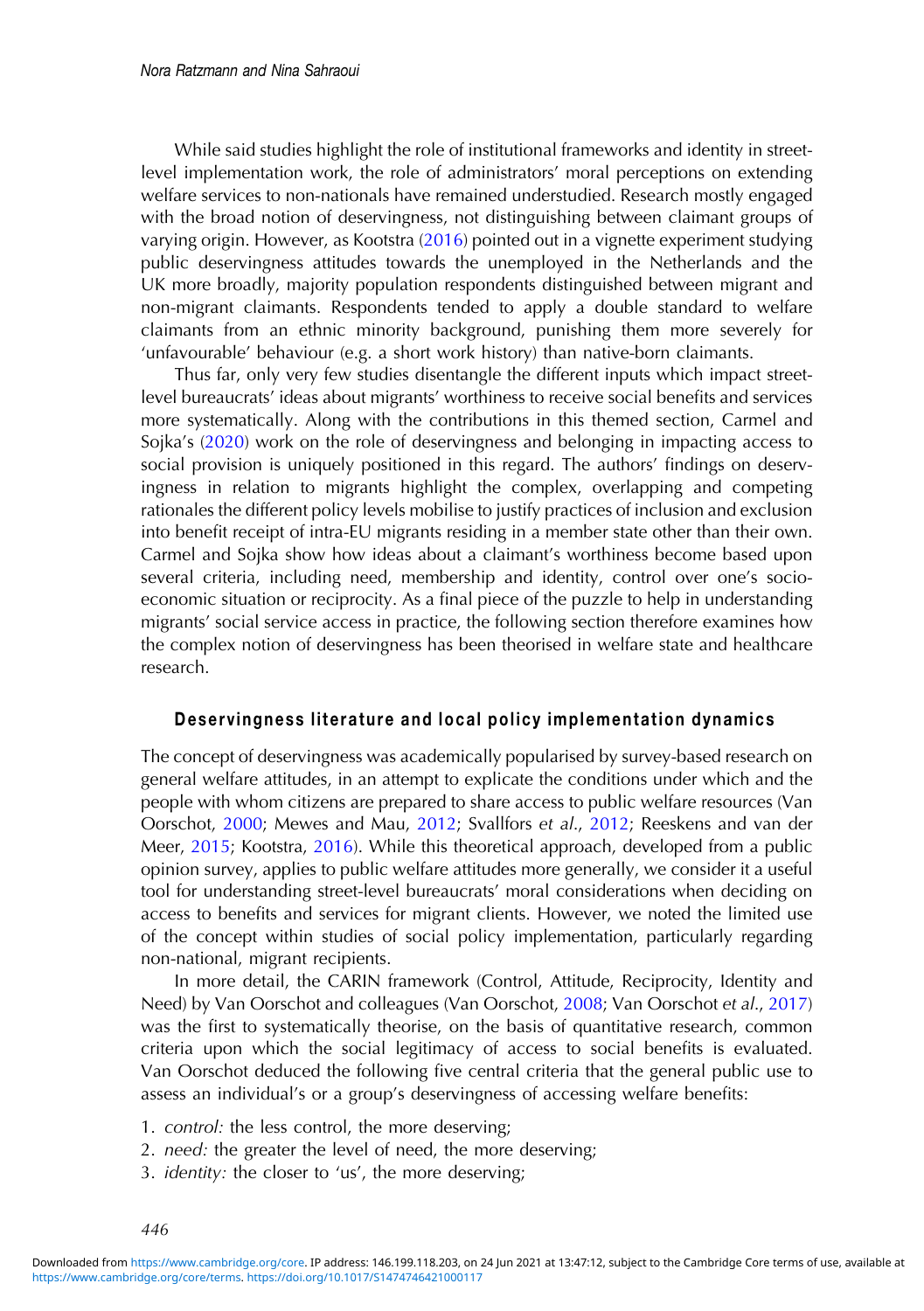- 4. attitude: the more compliant, the more deserving;
- 5. reciprocity: the more reciprocation, the more deserving (2000: 36).

About two decades after first sketching this framework, Van Oorschot and colleagues emphasised the need for a qualitative research approach into the formation of deservingness judgements, in order to go beyond deductive frames of analysis, stating: 'We cannot, on the basis of earlier work on welfare deservingness, say with any certainty that ordinary people actually apply the five – and only those five – deservingness criteria identified in the CARIN-model' (Laenen and van Oorschot, [2019:](#page-9-0) 10). Although the CARIN criteria attracted some attention by scholars using qualitative methods, existing qualitative studies into how deservingness plays out in service delivery mostly engage with policy-makers' perceptions of deservingness (Chauvin and Garcés-Mascareñas, [2014](#page-8-0); Spencer, [2016](#page-10-0); Ataç, [2019](#page-8-0); Spencer and Delvino, [2019\)](#page-10-0). For instance, Spencer ([2016\)](#page-10-0) foregrounds that negative judgements attached to irregularity are countered by a recognition of undocumented children's lack of control over their situation, leading to more favourable views in terms of children's deservingness. Ataç ([2019\)](#page-8-0) emphasises, in parallel to the CARIN criteria, the specific relevance of vulnerability and performance within deservingness judgements on rejected asylum seekers' access to state-provided accommodation. The study of dominant framings for policy implementation from the perspective of deservingness uncovers the contradictions that institutional settings produce. Chauvin and Garcés-Mascareñas ([2014](#page-8-0): 427-428), for instance, identified a tension, or in their terms, a 'frame discrepancy', between vulnerability and performance-based frames, that suppose simultaneously the victim's passivity and the citizen's agency, for undocumented migrants seeking regularisation.

Another stream of research that is particularly helpful in thinking about what ideas about deservingness may entail emerged around the notion of health-related deservingness as applied to migrant patients. This qualitative approach helps in conceptualising the notion of deservingness by pointing to additional elements, specific to migrants' deservingness, that are not foregrounded by the CARIN-frame. An important contribution of this approach to deservingness is its emphasis on relationality and contingency, which is certainly owed to its theorisation being rooted in ethnographic research (Willen, [2012\)](#page-11-0). As Willen and Cook insist: 'deservingness' is 'reckoned in ways that are relational, conditional, context-dependent, syncretic, affect-laden, and mutable' ([2016:](#page-11-0) 113−14; see also Malakasis and Sahraoui, [2020](#page-10-0) for a gendered analysis).

Considering street-level staff's complicit or subversive political role in policy-making (Brodkin, [2013\)](#page-8-0), there is a need to carefully study their use of discretion when it comes to granting access to social services to non-national claimants. We can conclude from our review that the study of street-level interactions with migrant recipients in welfare provision represents a growing field of enquiry. However, except for health, the connection between perceived deservingness and ascribed membership of a pre-defined community of recipients has remained underexplored in qualitative social policy implementation research.

As a contribution to the aforementioned debate, this themed section thus connects the analysis of non-conventional bordering practices at the front-line (Eule, [2014](#page-9-0)) to a critical examination of the figure of the undeserving migrant (Anderson, [2013;](#page-8-0) Bonjour and Duyvendak, [2017\)](#page-8-0). We outlined in our Introduction how this themed section advances our understanding of internal bordering practices based on ideas of deservingness when it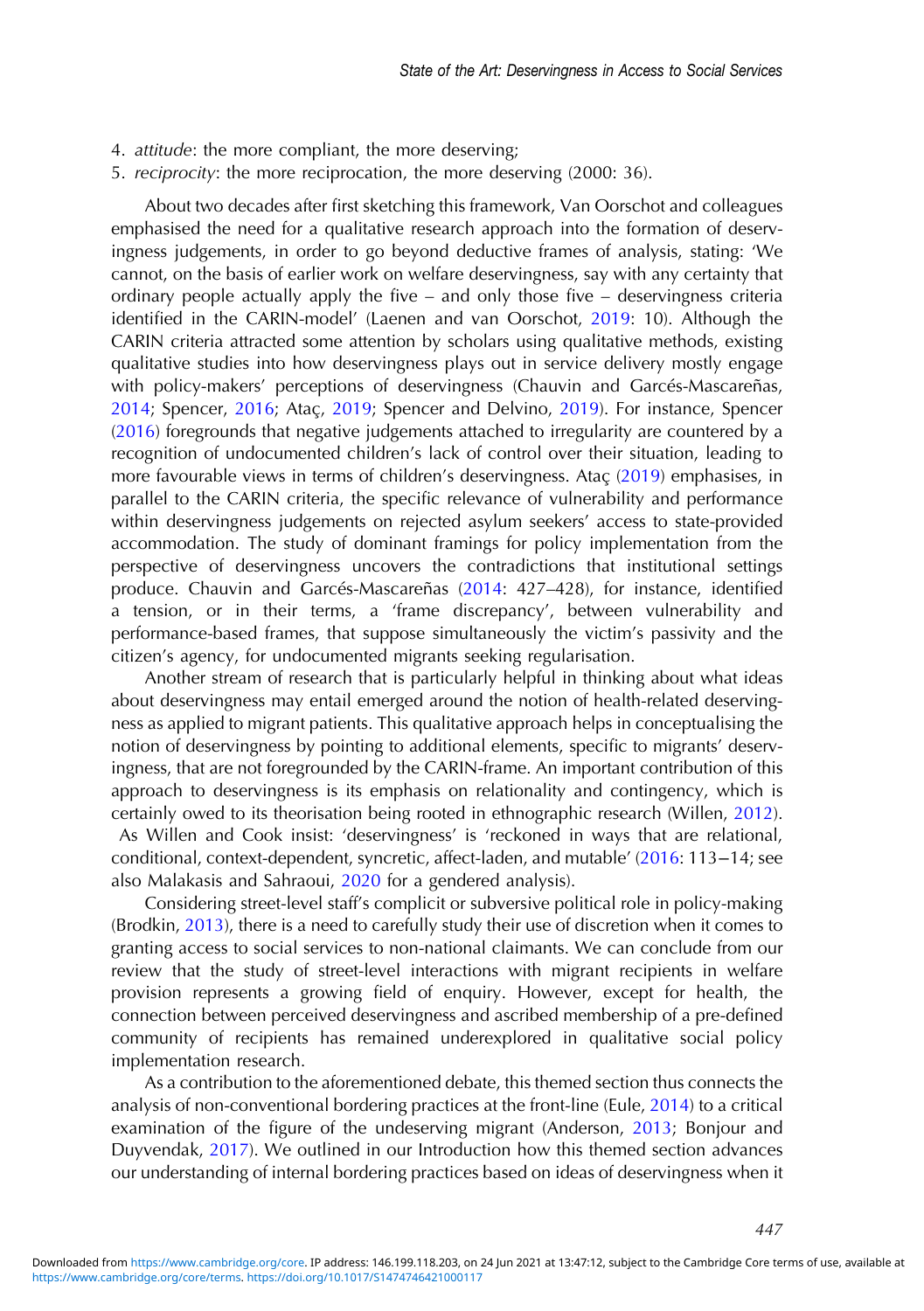<span id="page-8-0"></span>comes to migrant recipients. The following case studies explore how such understandings of deservingness impact the rationing of public services to migrant clients in the particular country case and area of social service delivery chosen by our contributors.

#### Acknowledgements

We are indebted to the Collège d'études mondiales, Paris, for their invaluable financial and logistical support, without which this themed section would not have been possible. We would also like to extend special thanks to the participants of our workshop 'The  $(u_n)$ deserving migrant?' at Fondation Maison des sciences de l'homme in Paris in 2019.

#### References

- Alpes, M. J. and Spire, A. (2014) 'Dealing with law in migration control. The powers of street-level bureaucrats at French consulates', Social and Legal Studies, 23, 2, 261–74.
- Anderson, B. (2013) Us and Them? The Dangerous Politics of Immigration Control, Oxford: Oxford University Press.
- Ataç, I. (2019) 'Deserving shelter: conditional access to accommodation for rejected asylum seekers in Austria, the Netherlands, and Sweden', Journal of Immigrant and Refugee Studies, 17, 1, 44–60.
- Ataç, I. and Rosenberger, S. (2018) 'Social policies as a tool of migration control', Journal of Immigrant and Refugee Studies, 17, 1, 1–10.
- Bommes, M. and Geddes, A. (eds.) (2000) Immigration and Welfare. Challenging the Borders of the Welfare State, London: Routledge.
- Bonjour, S. and Duyvendak, J. W. (2017) 'The 'migrant with poor prospects'. Racialized intersections of class and culture in Dutch civic integration debates', Ethnic and Racial Studies 42, 1, 1–19.
- Borrelli, L. M. and Andreetta, S. (2019) 'Introduction. Governing migration through paperwork', Journal of Legal Anthropology, 3, 2, Winter, 1–9.
- Brodkin, E. Z. (2013) 'Street-level organisations and the welfare state', in E. Z. Brodkin and G. Marston (eds.), Work and the Welfare State. Street-Level Organizations and Workfare Politics, Washington D.C.: Georgetown University Press (Public management and change series), 17–34.
- Brodkin, E. Z. (2015) 'The inside story. Street-level research in the US and beyond', in P. Hupe, M. Hill and A. Buffat (eds.), Understanding Street-Level Bureaucrats, Bristol: Policy Press, 25–42.
- Carmel, E. and Sojka, B. (2020) 'Beyond welfare chauvinism and deservingness. Rationales of belonging as a conceptual framework for the politics and governance of migrants' rights', Journal of Social Policy, 1–23, doi: [10.1017/S0047279420000379.](https://doi.org/10.1017/S0047279420000379)
- Cassidy, K., Yuval-Davis, N. and Wemyss, G. (2018) 'Intersectional border(ing)s', Political Geography, 66, 139–41.
- Chauvin, S. and Garcés-Mascareñas, B. (2014) 'Becoming less illegal: deservingness frames and undocumented migrant incorporation', Sociology Compass, 8, 4, 422–32.
- Corrigan, O. (2014) 'Migrant deprivation, conditionality of legal status and the welfare state', Journal of European Social Policy, 24, 3, 223–39.
- Cyrus, N. and Vogel, D. (2003) 'Work-permit decisions in the German labour administration. An exploration of the implementation process', Journal of Ethnic and Migration Studies, 29, 2, 225–55.
- Dean, H. (2018) 'EU Citizenship and 'Work': tensions between formal and substantive equality', in S. Seubert, O. Eberl and F. van Waarden (eds.), Reconsidering EU Citizenship. Contradictions and Constraints, [S.l.], Edward Elgar Publishing, Chapter 5.
- De Genova, N. (2013) 'Spectacles of migrant 'illegality': the scene of exclusion, the obscene of inclusion', Ethnic and Racial Studies, 36, 7, 1180–98.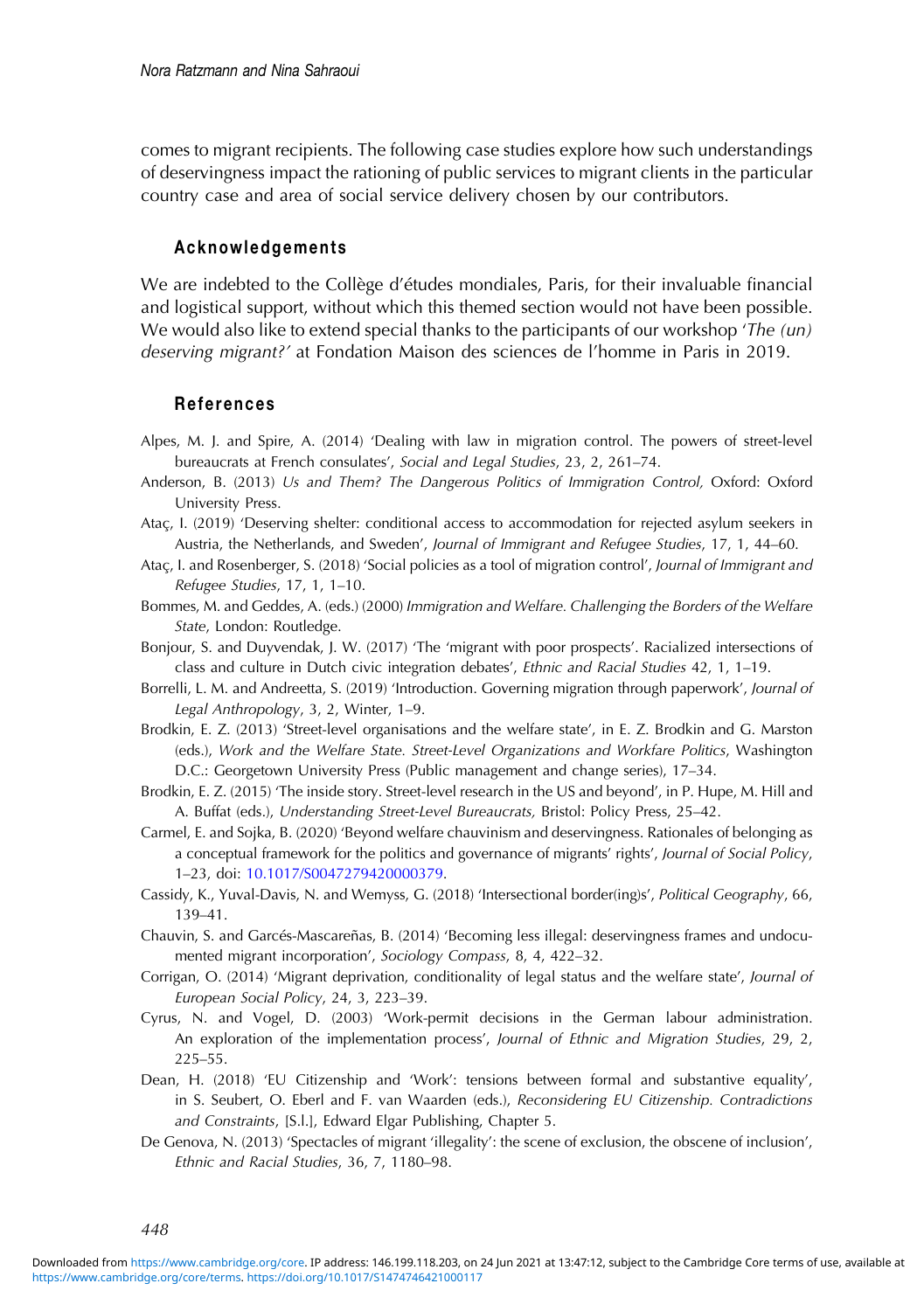- <span id="page-9-0"></span>De Wilde, M. (2017) 'Deservingness in social assistance administrative practice: a factorial survey approach', in W. Van Oorschot, F. Roosma, B. Meuleman and T. Reeskens (eds.), The Social Legitimacy of Targeted Welfare: Attitudes to Welfare Deservingness, Cheltenham & Northampton, MA: Edward Elgar, 225–40.
- Dörrenbächer, N. (2017) 'Europe at the frontline. Analysing street-level motivations for the use of European Union migration law', Journal of European Public Policy, 24, 9, 1328–47.
- Dubois, V. (2010) The Bureaucrat and the Poor. Encounters in French Welfare Offices, Burlington, VT: Ashgate.
- Dwyer, P. J., Scullion, L., Jones, K. and Stewart, A. (2019) 'The impact of conditionality on the welfare rights of EU migrants in the UK', Policy and Politics 47, 1, 133–50.
- Eliassi, B. (2014) 'Constructing cultural Otherness within the Swedish welfare state. The cases of social workers in Sweden', Qualitative Social Work, 4, 4, 554–71.
- Ellermann, A. (2015) 'Do policy legacies matter? Past and present guest worker recruitment in Germany', Journal of Ethnic and Migration Studies, 41, 8, 1235–53.
- Eule, T. G. (2014) Inside Immigration Law. Migration Management and Policy Application in Germany, Farnham: Ashgate.
- Evans, T. (2014) 'The moral economy of practice of street-level policy work', Croatian and Comparative Public Administration, 14, 2, 381–99.
- Fording, R. C., Soss, J. and Schram, S. F. (2007) 'Devolution, discretion, and the effect of local political values on TANF sanctioning', Social Service Review, 81, 2, 285–316.
- Gravelle, M., Ellermann, A. and Dauvergne, C. (2013) 'Studying migration governance from the bottom-up', in B. Anderson, M. J. Gibney and E. Paoletti (eds.), The Social, Political and Historical Contours of Deportation, New York, NY: Springer New York, 59–77.
- Heidenreich, M. and Rice, D. (2016) 'Integrating social and employment policies at the local level: conceptual and empirical challenges', in M. Heidenreich and D. Rice (eds.), Integrating Social and Employment Policies in Europe. Active Inclusion and Challenges for Local Welfare Governance, Cheltenham: Edward Elgar Publishing, 16–50.
- Hemker, J. and Rink, A. (2017) 'Multiple dimensions of bureaucratic discrimination. Evidence from German welfare offices', American Journal of Political Science, 61, 4, 786–803.
- Holzinger, C. (2019): 'We don't worry that much about language': street-level bureaucracy in the context of linguistic diversity', Journal of Ethnic and Migration Studies, 46, 9, 1792–808.
- Infantino, F. (2016) 'State-bound visa policies and Europeanised practices. Comparing EU visa policy implementation in Morocco', Journal of Borderlands Studies, 2,1–16.
- Kazepov, Y. (2008) 'The subsidiarization of social policies. Actors, processes and impacts', European Societies, 10, 2, 247–73.
- Könönen, J. (2018) 'Differential inclusion of non-citizens in a universalistic welfare state', Citizenship Studies, 22,1, 53–69.
- Kootstra, A. (2016) 'Deserving and undeserving welfare claimants in Britain and the Netherlands. Examining the role of ethnicity and migration status using a vignette experiment', European Social Review, 32, 3, 325–38.
- Laenen, R. and van Oorschot, W. (2019) 'Why deservingness theory needs qualitative research. Comparing focus group discussions on social welfare in three welfare regimes', SPSW Working Paper No. CeSo/SPSW/2019-01, Leuven: Centre for Sociological Research, KU Leuven.
- Lafleur, J.-M. and Mescoli, E. (2018) 'Creating undocumented EU migrants through welfare: a conceptualization of undeserving and precarious citizenship', Sociology, 52, 3, 480–96.
- Lamont, M. (2014) 'Reflections inspired by ethnic boundary making. Institutions, power, networks by Andreas Wimmer', Ethnic and Racial Studies, 37, 5, 814–19.
- Lamont, M. and Molnár, V. (2002) 'The Study of boundaries in the social sciences', Annuelle Revue Socioloque, 28, 1, 167–95.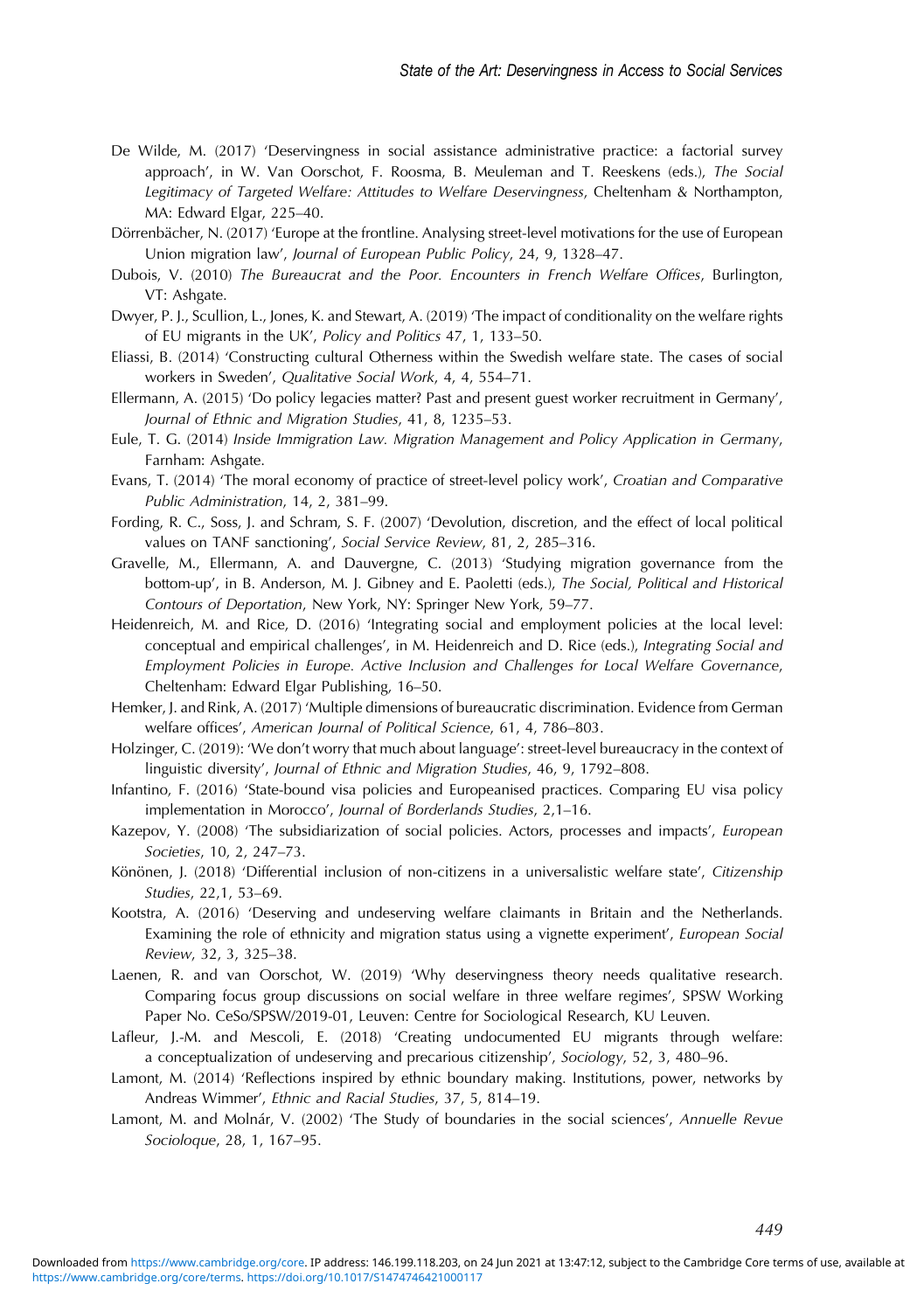- <span id="page-10-0"></span>Lipsky, M. (1980) 'Poverty and administration. Perspectives on research', in V. T. Covello (ed.), Poverty and Public Policy. An Evaluation of Social Science Research, Cambridge, Massachusetts: Schenkman Publishing, 164–86.
- Malakasis, C. and Sahraoui, N. (2020) Introducing gender into the theorization of health-related (un) deservingness: ethnographic insights from Athens and Melilla, in N. Sahraoui (ed.), Borders Across Healthcare: Moral Economies of Healthcare and Migration in Europe, Oxford and New York: Berghahn Books.
- Maynard-Moody, S. and Musheno, S. (2003) Cops, Teachers, Counselors. Stories from Front Lines of Public Service, Ann Arbor: The University of Michigan Press.
- Maynard-Moody, S. and Musheno, M. (2012) 'Social equities and inequities in practice: street-level workers as agents and pragmatists', Public Administration Review, 72, S1, 16–23.
- Mewes, J. and Mau, S. (2012) 'Unraveling working-class welfare chauvinism', in S. Svallfors (ed.), Contested Welfare States. Welfare Attitudes in Europe and Beyond, Stanford: Stanford University Press, 119–57.
- Mezzadra, S. and Neilson, B. (2012) 'Between inclusion and exclusion: on the topology of global space and borders', Theory, Culture and Society 29, 4/5, 58–75
- Mezzadra, S. and Neilson, B. (2013) Border as Method, or, the Multiplication of Labour, Durham: Duke University Press.
- Miaz, J. (2015) 'I wish they could stay, but it's the law'. From the law to the decision: the social conditions of asylum adjudication in Switzerland', International Conference on Public Policy, Milan.
- Monnat, S. M. (2010) 'The color of welfare sanctioning. Exploring the individual and contextual roles on TANF case closures and benefit reductions', The Sociological Quarterly, 5, 678–707.
- Price, J. and Spencer, S. (2014) 'City-level responses to migrant families with restricted access to welfare benefits. A European pilot study', edited by Centre on Migration, Policy and Society, University of Oxford.
- Reeskens, T. and van der Meer, T. (2015) 'The color of benefits. A large-scale survey experiment on the importance of ethnicity as deservingness heuristic', 25th February, MaDColloquium, WZB Berlin Social Science Center.
- Sainsbury, D. (2012) Welfare States and Immigrant Rights, Oxford: Oxford University Press.
- Sales, R. and Hek, R. (2004) 'Dilemmas of care and control. The work of an asylum team in a London borough', in D. Hayes, B. Humphries and C. Brown (eds.), Social Work, Immigration and Asylum. Debates, Dilemmas and Ethical Issues for Social Work and Social Care Practice, London: Jessica Kingsley Publishers, 59–76.
- Satzewich, V. (2015) Points of Entry. How Canada's Immigration Officers Decide Who Gets in, Vancouver: UBC Press.
- Shutes, I. (2015) 'Immigration and the gendered worker citizen', in B. Anderson and V. Hughes (eds.), Citizenship and its Others, Migration, Diasporas and Citizenship Series, London: Palgrave Macmillan.
- Shutes, I. (2016) 'Work-related conditionality and the access to social benefits of national citizens, EU and Non-EU citizens', Journal of Social Policy, 454, 691–707.
- Soss, J., Fording, R. and Schram, S.F. (2011) 'The organization of discipline. From performance management to perversity and punishment', Journal of Public Administration Research and Theory, 21, Supplement 2, 203-32.
- Spencer, S. (2016) 'Postcode lottery for Europe's undocumented children: unravelling an uneven geography of entitlements in the European Union', American Behavioral Scientist, 60, 13, 1613–28.
- Spencer, S. and Delvino, N. (2019) 'Municipal activism on irregular migrants: the framing of inclusive approaches at the local level', Journal of Immigrant and Refugee Studies, 17,1, 27–43.
- Svallfors, S., Kulin, J. and Schnabel, A. (2012) 'Age, class and attitudes toward government responsibilities', in S. Svallfors (ed.), Contested Welfare States. Welfare Attitudes in Europe and Beyond, Stanford: Stanford University Press, 158–92.
- Tervonen, M., Pellander, S. and Yuval-Davis, N. (2018) 'Everyday bordering in the Nordic countries', Nordic Journal of Migration Research, 8, 3, 139–42.